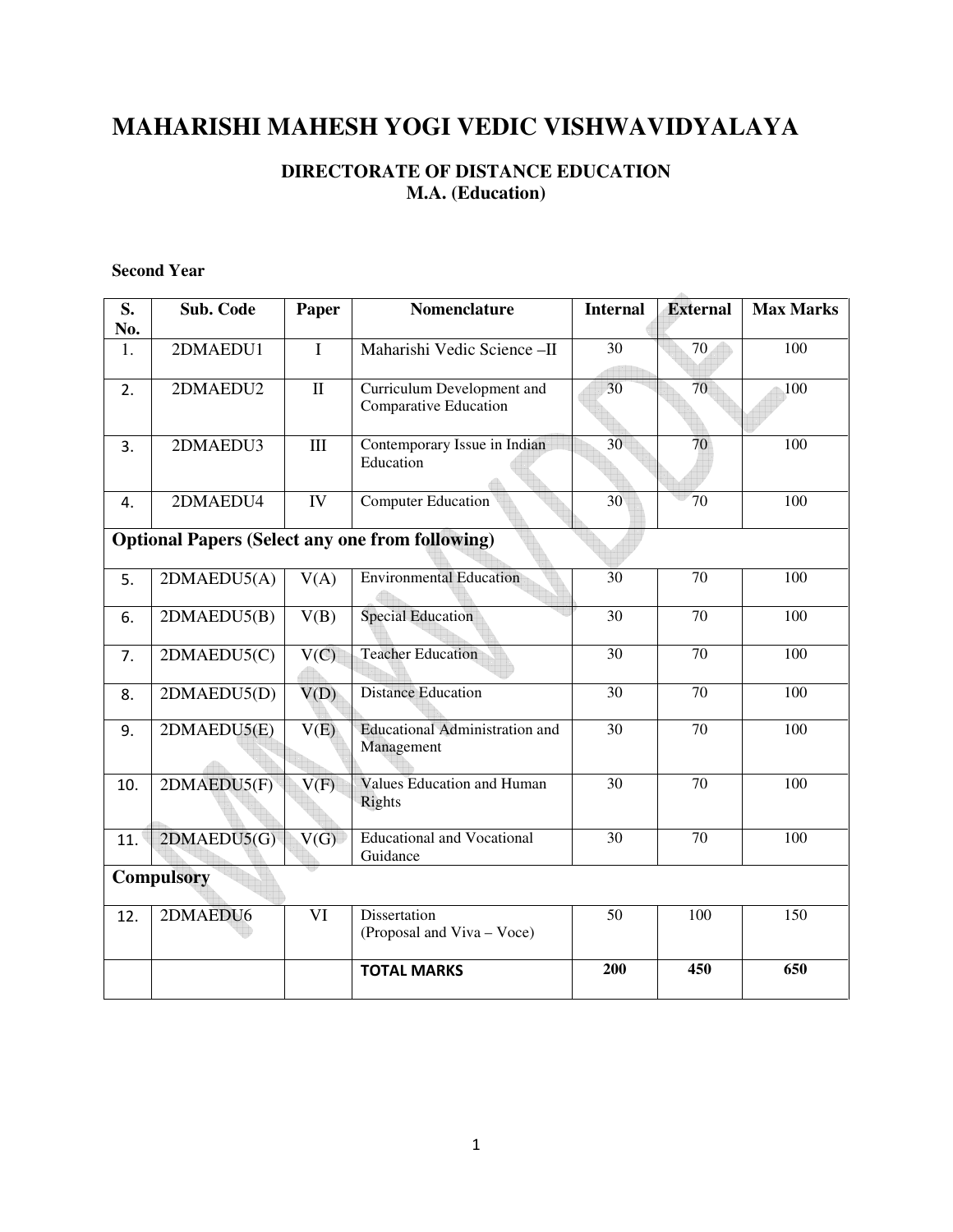# **MAHARISHI VEDIC SCIENCE –II**

## PG COURSES

#### **UNIT – I**

Name of 21-40 areas of Vedic Science & their expression in Human Physiology and detail with diagram. Consciousness, types of consciousness, characteristics of higher stages of consciousness.

#### **UNIT – II**

Introduction to Maharishi Gandharva Veda Introduction to Maharishi Sthapatya Ved

## **UNIT – III**

Introduction to Maharishi Vedic Management Fundamental Elements of Vedic Management:- Totality Ideal Management in Indian Society (Ashram Vavstha :Cast, Religious) Management Science and Art.

## **UNIT – IV**

Maharishi Absolute theory of Defence. Maharishi Absolute theory of Development. Maharishi Absolute theory of Information.

#### **UNIT – V**

Maharishi's Swasthya Vidhan. Scientific Research based on T.M. & T.M. Sidhi Programme.

## **Suggested Readings:**

Maharishi Sandesh -1and 2 -His Holiness Maharishi Mahesh YogiJee Scientific Yoga Ashanas –Dr.Satpal. Chetna Vigyan -His Holiness Maharishi YogiJee. Dhyan Shailly by Brahmchari Dr. Girish Ji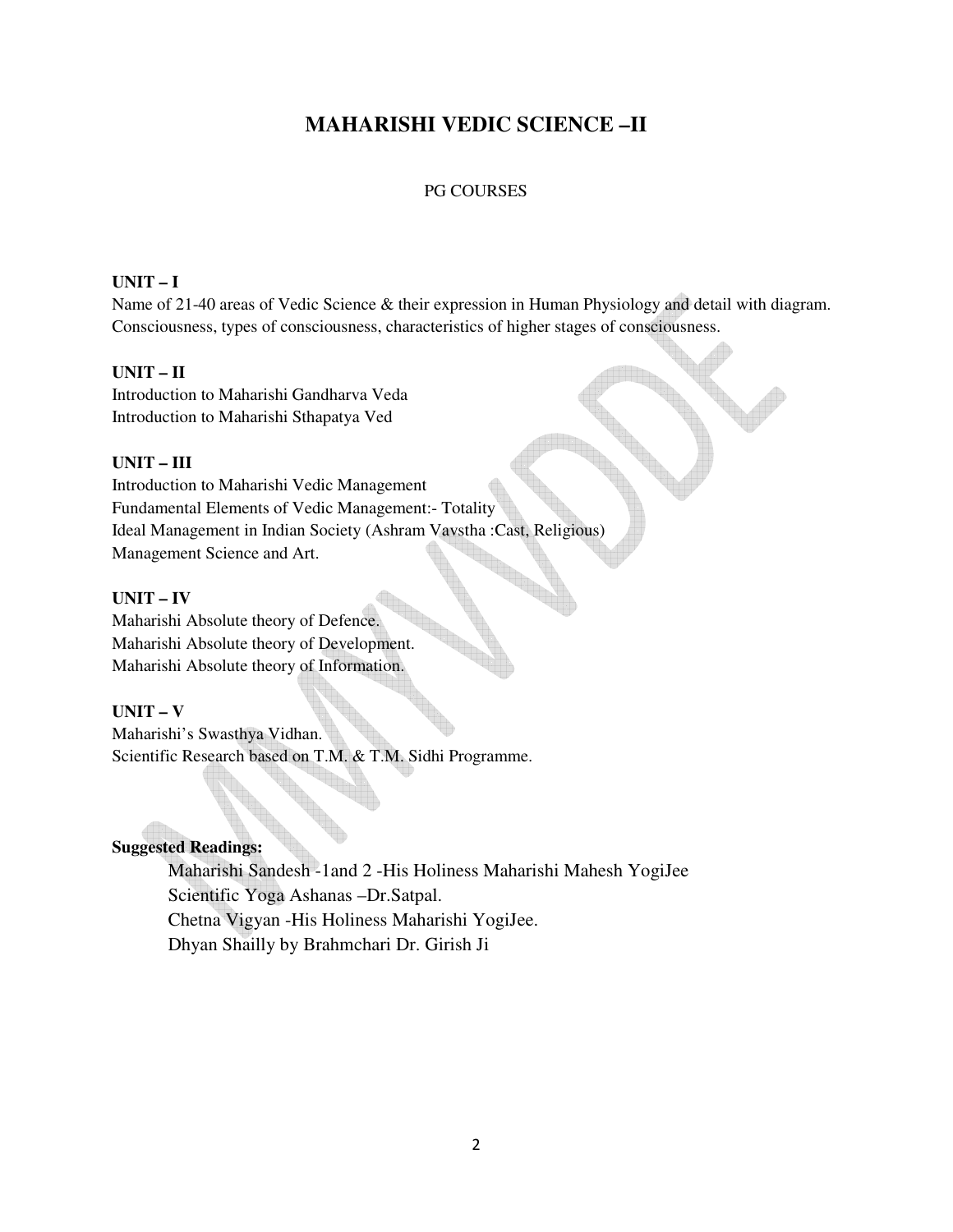## **CURRICULUM DEVELOPMENT AND COMPARATIVE EDUCATION**

## **COURSE OBJECTIVES**

To enable the students to:

1. To acquaint the student with educational systems in terms of factors and approaches of comparative education.

2. To orient the students with skills to assess the efficiency of educational systems of various countries in terms of prevailing trend in those countries.

3. To create a perspective in the students about the implications of education for solving the prevailing problems of education in India.

4. To enable the students to develop an understanding about important principles of curriculum construction.

5. To acquaint students with curricular content, curriculum implementation and process of curriculum evaluation.

6. To help students to understand issues, trends and researches in the area of curriculum in India.

#### **COURSE CONTENTS**

#### **UNIT-I**

Concept, aims and scope of Comparative Education. History and Developmental Stages of Comparative Education. Factors influencing of Education System and Comparative Education. Approaches to Comparative Education: Historical, Philosophical, Sociological and Problem Approach. Concept of Universalization, its implications for Indian Education.

#### **UNIT-II**

 Primary Education in U.S.A., U.K. and India (Aims, Content, Methods & Instruction and Evaluation System). Secondary Education and its Vocationalization in U.K, U.S.A., Russia and India. Higher Education in U.K., U.S.A. & India. Distance Education: its needs and various concepts with reference to U.K., Australia & India.

## **UNIT – III**

Educational Administration in U.K., U.S.A. and India. Teacher Education Programmes in U.K., U.S.A., Russia & India.

## **UNIT-IV**

Concept of Curriculum, difference between syllabus and curriculum concept of Emerging, Hidden and Irrelevant Curriculum. Considerations for Curriculum Planning: Philosophical, Psychological, Sociological & Discipline Oriented.

#### **UNIT-V**

Different Models of Curriculum Development: Administrative Model, Grassroot Model, Demonstration Model and system Analysis Model. Concept of Curriculum Development, Different categories & Types of Curriculum.

 Concept, Need and importance of Curriculum Evaluation. Concept of Formative & Summative Evaluation, Interpretation of evaluation results According to marks, rating and Grades.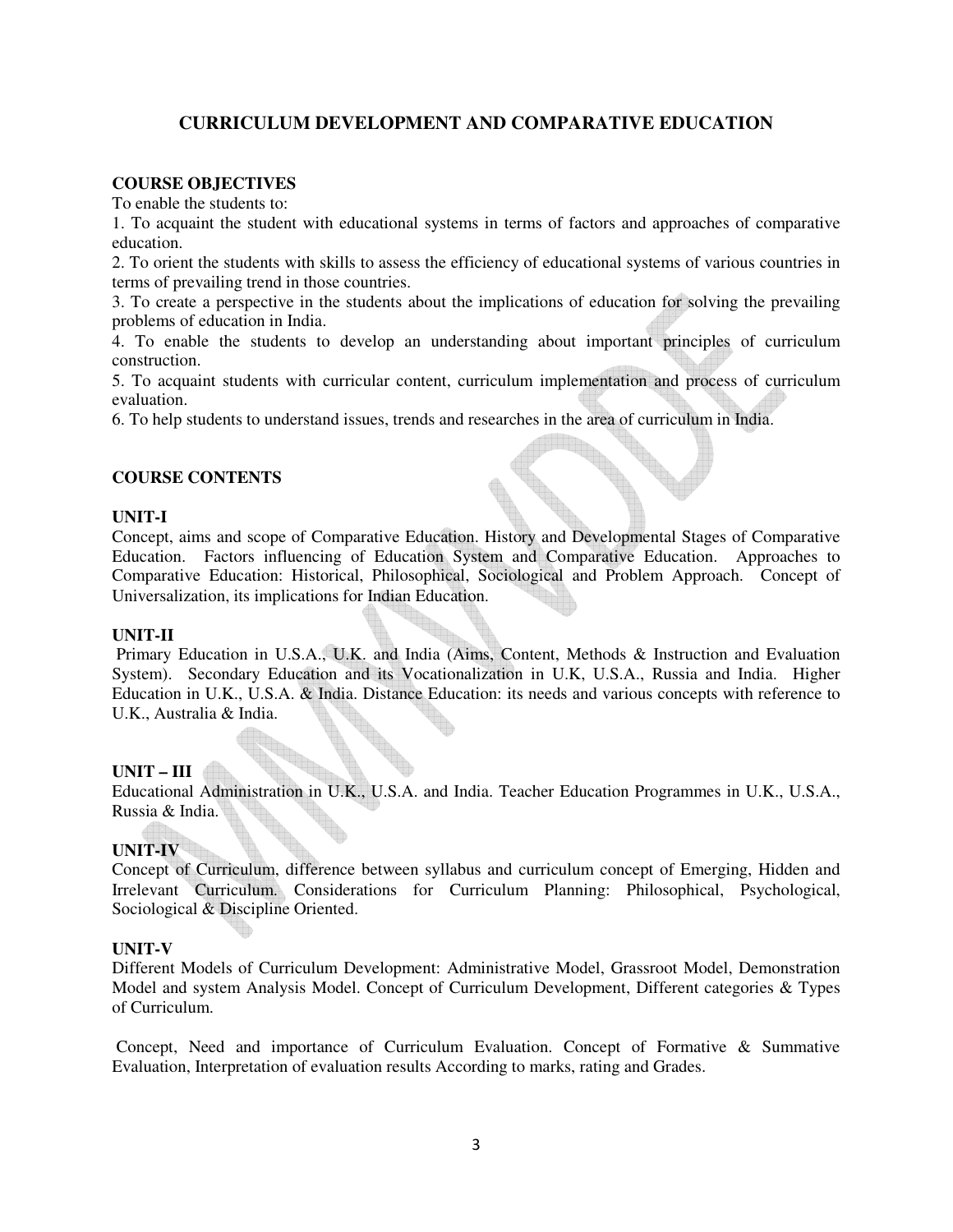#### **Books:-**

- 1. Bexday, G.Z.L.(1964) Comparative Methods in Education. New Delhi Oxford and IBH Publishing Co.
- 2. Cramer, I.F. & Brown. G.S.(1965) Contemporary Education: A Comparative Study of National System. New York Harcourt Brace & Company
- 3. Denis Lawten.(1986) School Curriculum Planing, London Hodder and Stoughton.
- 4. Hans, Nicholas (1961). Comparative Education, London Routledge and Kegan Paul.
- 5. Harold Alberty.(1957) Reorganizing the High School Curriculum. New York MacMillan Company.
- 6. Harold, B.Alberty& Elsic, J. Alberty (1963). The Curriculum. New York, The MacMillan Company.
- 7. Hugh Sockelt.(1976) Designing the Curriculum Design.(London), McGraw Hill
- 8. Ivor, K.Davies.(1976) Objectives in Curriculum Design, London, McGraw Hill.
- 9. John, D.McNeil(1977). Curriculum Boston. Little Brown and Company.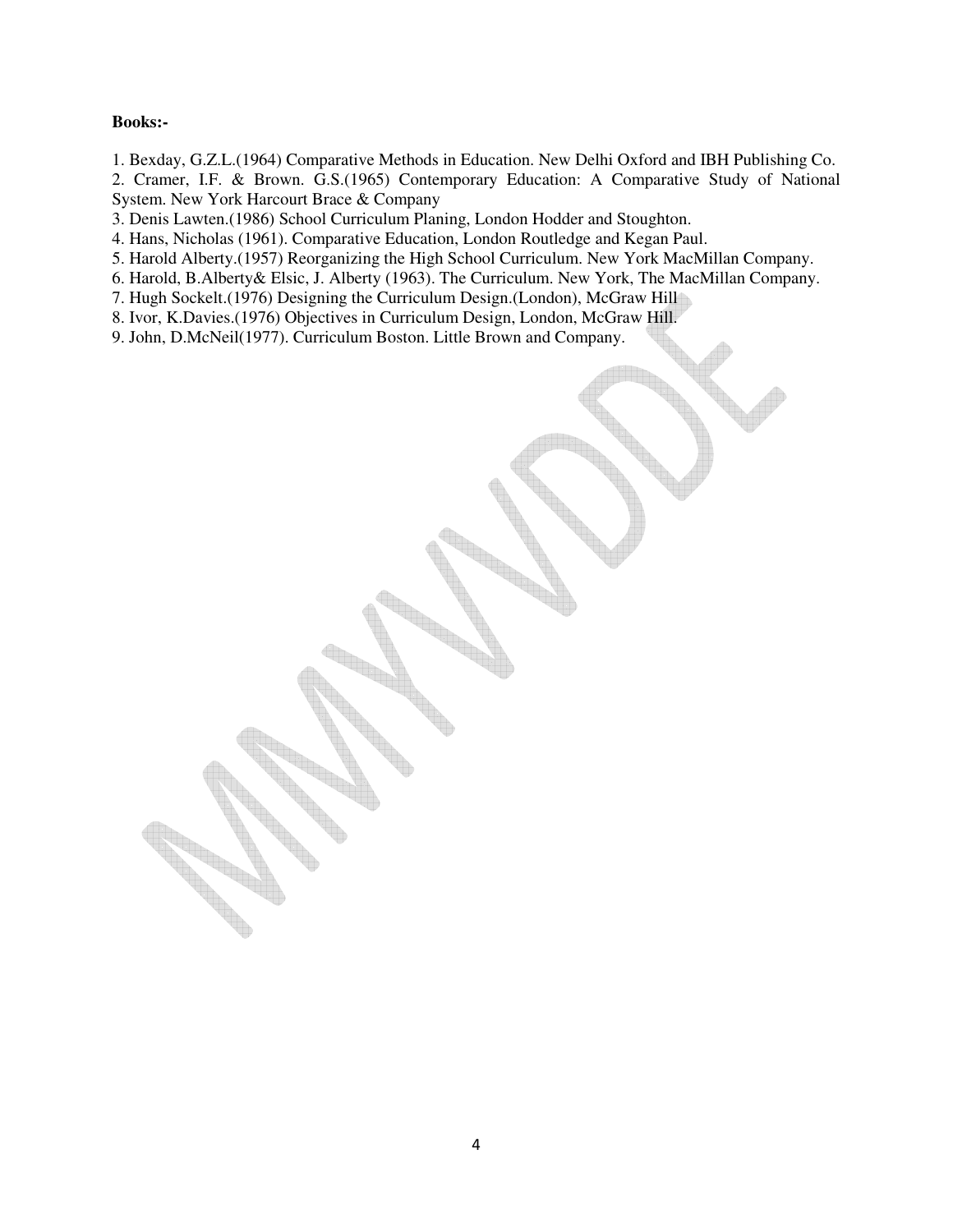## **CONTEMPORARY ISSUES IN INDIAN EDUCATION**

## **COURSE OBJECTIVES**

To enable the students to:

- 1. Develop a critical understanding of the challenges facing Indian Education today.
- 2. Get the Knowledge of the contemporary issues in Indian Education in a global perspective.
- 3. Get a historical insight into the development of Education in India.
- 4. Have a critical understanding of the development of Education as a distinct discipline.

## **COURSE CONTENTS**

## **UNIT-I**

## **Education in India during:**

- Vedic
- Budhistic
- Medieval period.

## **Development of Education in India**

- Maculay's minutes and Bentick resolution and Adam's Reports.
- Wood's Despatch of 1854.
- Lord Curzen's education policy & National Consciousness.
- National Education Movement.

## **UNIT-II**

## **History of Education in India: Pre Independence era**

- Indian Education Commission, 1882.
- Calcutta University Commission, 1917-1919.
- Wardha Scheme of Education, 1937.

## **UNIT-III**

## **Contemporary Issues in Indian Education in a Global Perspective highlighting the UNESCO's Current Concerns in respect of the following:**

- Concept of Universalization of Elementary Education.
- Related Issues of Universalization: Provision, Enrolment and Retention/completion rates in elementary education.
- Programmes for achieving the objectives of Universalisation of Elementary Education.
- Vocationalisation of secondary education.
- **-** District Primary Education Projection (DPEP).
- **Sarva Shiksha Abhiyan.**
- **National Programme of Nutritional Support to Primary Education (NPNSPE) or Midday** Meals.
- National Programme of Education of Girls at Elementary Stage Scheme (NPEGESS).
- Kasturba Gandhi Balika Vidyalaya Scheme (KGBVS).

## **UNIT-IV**

## **History of Education in India: Post Independence era:**

- University Education Commission (1948-49).
- Secondary Education Commission, (1952-53).
- Indian Education Commission (1964-66).
- National Policy of Education, 1986.
- Ramamurti Committee.
- Revised National Policy, 1992.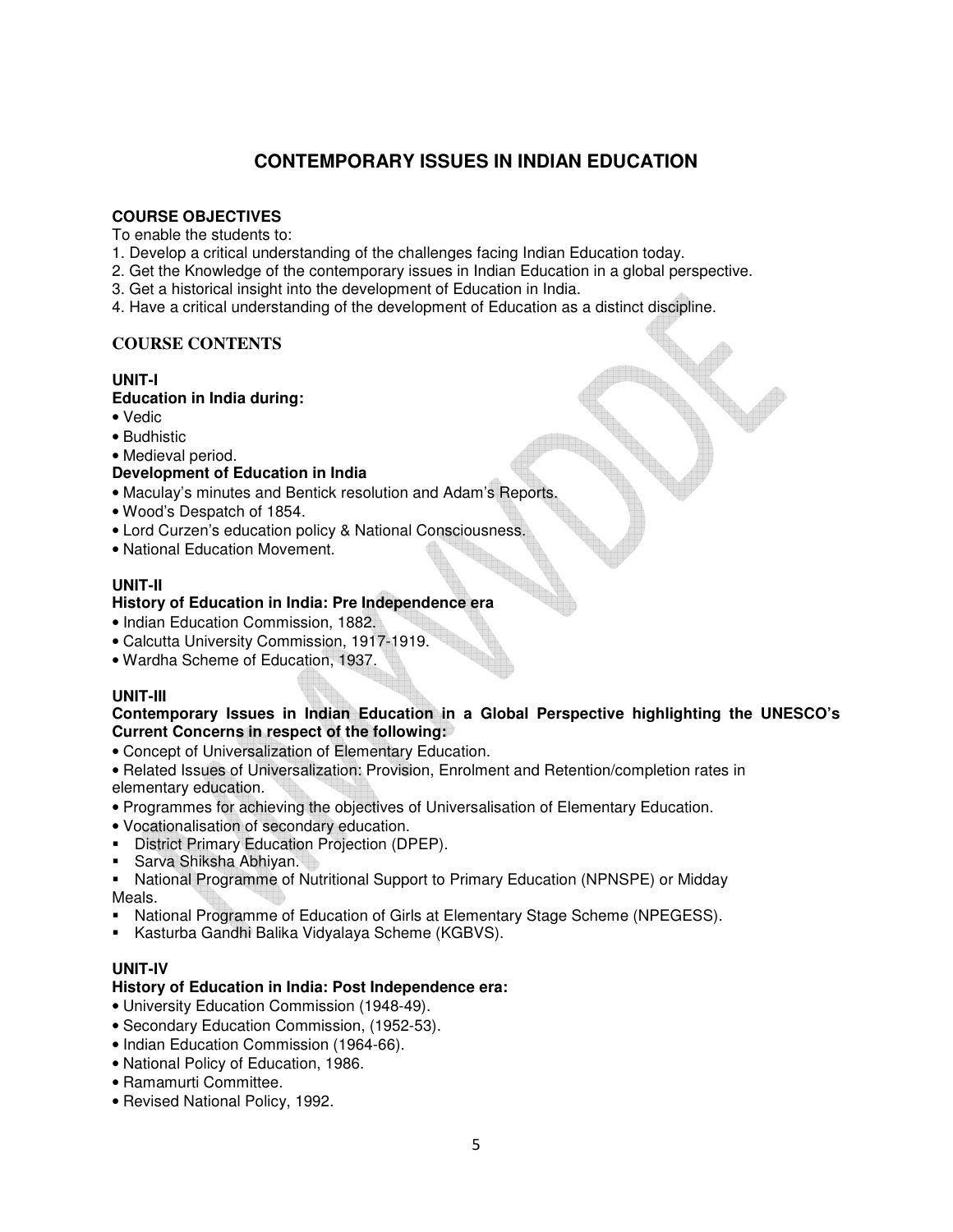#### **Diverse Issues in Education:**

- Education and Employment.
- Computer Education in Schools.
- Education of the SCs, STs, OBCs and Girls in Various age groups.
- Issues relating to quality in education and excellence.
- Educational Programmes for disabled children.

## **UNIT-V**

#### **Contemporary Issues in Indian Education in Global Perspective:**

- Issues pertaining to Distance Education and open learning system.
- Issues relating to medium of instruction three language formula.

• Issues in respect of emotional integration and International Understanding in the context of Globalization.

• Education and Democracy.

**Contract Contract Contract Contract Contract Contract Contract Contract Contract Contract Contract Contract C** 

- Constitutional Provisions for Education.
- Learning Without burden –Yashpal Committee 1993..
- National Curriculum Framework for School Education 2000 & National Curriculum Framework 2005.
- Educational Reforms in India in 21st Century.

#### **Selected Readings:**

1. Nurullah. S., Naik J.P. and Oad L.K.(Eds.) 1970 A Student History of Education in India, Bombay MacMillan and Co.

2. M.H.R.D. Report of the University Education Commission (1948), Ministry of Education, Govt.of India, New Delhi, 1949.

3. M.H.R.D. Report of the Secondary Education Commission (1952-53) , Ministry of Education, Govt. Of India, New Delhi,1953

4. M.H.R.D. Report of the Education Commission - Education and National Development (1964- 66), Ministry of Education, Govt. Of India, New Delhi 1966.

5. M.H.R.D. Challenges of Education, A Policy Perspective, Ministry of Education, Govt. of India, New Delhi,1985.

6. M.H.R.D. National Policy on Education (1986), Ministry of Education, Govt. Of India, New Delhi, 1986.

7. M.H.R.D. Programme of Action(1992), Ministry of Education, Govt. Of India, New Delhi, 1992.

8. M.H.R.D. Towards an Enlightened and Humane Society - A Review (NPERC), Ministry of Education, Govt. Of India, New Delhi, 1990

9. M.H.R.D. Education for All: The Indian Scene, Ministry of Education, Govt. Of India, New Delhi, 1993. 10. World Year Book of Education. Youth, Education and Work, Kogan Page, London, 1995.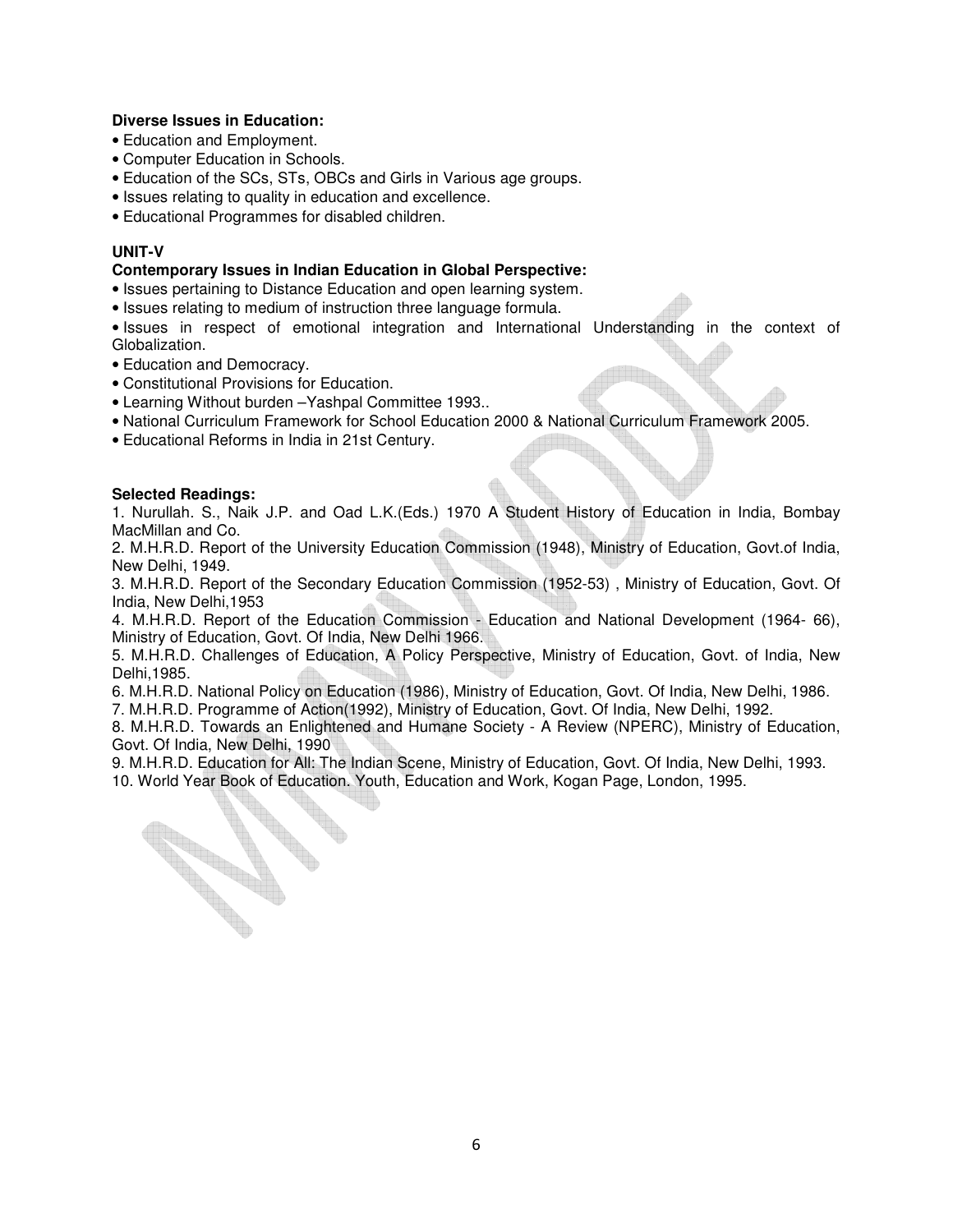# **Computer Education**

#### **COURSE OBJECTIVES**

- 1. To make students aware about fundamentals of computer hardware and software.
- 2. To develop capability in students to use computers for teaching-learning activities.
- 3. To use computers for collection and dissemination of information throughout the world.

#### **COURSE CONTENTS UNIT – I**

Basics of Computer Hardware. Computer: Structure, block diagram. Working of: Input Devices, Processing, Devices, Output Devices. Memory Devices : Primary - RAM, ROM. Secondary - HDD, FDD, CD-ROM. Auxiliary Memory . Emerging Computer Hardware Technologies.

#### **UNIT – II**

Software Applications. Application Software : Meaning, Classification. System Software: Meaning, Classification (DOS, WINDOWS in Detail). Documentation Preparation making of synopsis, Cover page, report writing by using Word Processing (Ms-Word and PageMaker). Use of Spreadsheet (Excel, SPSS): - Data Entry, Data Analysis, Charts, Graphs, Computers in data analysis, Statistical Package. Presentation Software: - Power Point Presentation of Report.

#### **UNIT – III**

Computer in Education: Computer Aided Instruction. CAI: - Meaning, Modes. Advantages and disadvantages of Computer Aided Instruction. Multimedia: Meaning, use of multimedia CD-ROM's for educational Purposes. Use of Multimedia in Education.

#### **UNIT – IV**

Internet: Meaning, History, Working, Educational uses of the Internet including: educational web sites & resources; Downloading information; understanding the basis of Hypertext Mark Up Language (HTML); Internet Service Providers (ISPs) Surfing the Internet: Searching, Connecting, Communicating, Downloading Web Education. Electronic Mail: Application and usages of E-mail.

#### **UNIT – V**

Data Communication and Networks: communication channels –twister, coaxial, fiber, optic. Types of Networks – LAN, WAN, MAN etc, Topologies of LAN –Ring, BUS, STAR, MESH and TREE topologies , components of LAN-media , NIC,NOS, Bridges, HUB, Routers Repeater and Gateway . Computer virus: Virus working principles, types of viruses, virus detection and prevention, viruses on networks. Use of communication and IT in daily life. An Introduction: Modern Science and Vedic Science, Unified Field based Computer Science.

#### **Selected Readings:**

- 1. Cox, J. and Urban, P. "Quick courses in Microsoft Office. Galotia Publications, New Delhi, 1999.
- 2. Jain, Satish: "Introduction to Computer Science and Basic Programming". BPB Publications, New Delhi, 1990.
- 3. Rajaraman, V, "Fundamentals of Computers". Prentice Hall of India, New Delhi, 1996.
- 4. Sexena, S., "A first Course in Computers". Vikash Publishing House Pvt. Ltd. New Delhi, 1998.
- 5. Sinha, P.K. "Computer Fundamentals, BPB Publications, New Delhi, 1990.
- 6. Tanenbaum, A.S. "Computer Networks", Prentice Hall of India, New Delhi, 1998.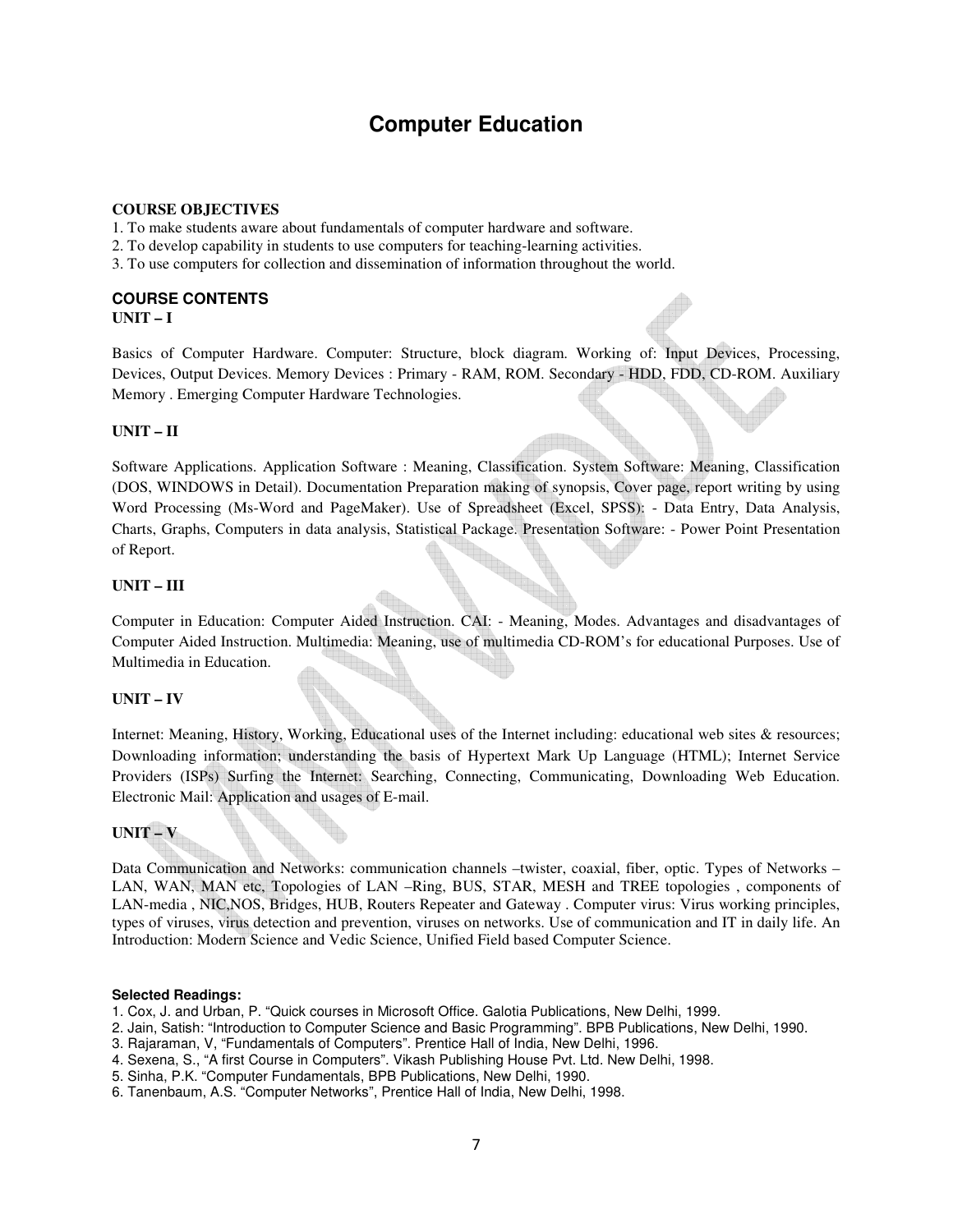## **ENVIRONMENTAL EDUCATION**

**Course objectives:** After completing the course, the students will be able to:

- explain the concept and component of environment.
- explain the concept and types of ecosystems
- describe food chain and food web.
- explain the concept, importance, scope and aims of Environmental education.
- enlist the principles and foundations of Environmental Education.
- discriminate between different types of Environmental Pollution.
- suggest some strategies for Environmental Conservation.
- discuss the importance of responsible Environmental behaviour.

• discuss the importance of Environmental awareness, attitude, sensitivity and action strategies for teachers and students.

## **COURSE CONTENTS**

#### **UNIT – I**

- a. Introduction to Environmental Education: Concept, Importance and Scope.
- b. Concept and Types of Ecosystem
- c. Food Chain and Food Web.
- d. Aims and Objective of Environmental Education.
- e. Guiding Principles and Foundations of Environmental Education.

## **UNIT-II**

- a. Environmental Pollution: Air, Water, Soil and Noise and Radioactive Pollution.
- b. Extinction of Flora and Fauna, Deforestation and Soil Erosion.
- c. Importance of Environmental Conservation and Strategies for Environmental Conservation.

#### **UNIT-III**

a. Meaning, Importance and Components of Responsible Environmental Behaviour among Teachers and Students.

b.Importance of Environmental Awareness, Environmental Attitude, Environmental Sensitivity and Environmental Action Strategies for Teachers and Students.

## **UNIT – IV**

- a. Relationship between Man and Environment.
- b. Effect of Man Made and Natural Disaster on Environment.
- c. Role of Educational Institutions in Disaster Management.
- d. Features of Curriculum for Environment Education.
- e. Special Nature of Curriculum on Environment Education.

f. Programmes of Environment Education for Primary, Secondary and Higher Education Institutions.

## **UNIT-V**

a. Interdisciplinary and Integration Approaches for Teaching Environment Education.

b. Methods of Teaching Environment Education, Discussion, Seminar, Workshop, Dialogue,

- Problem Solving, Field Survey, Projects, Exhibition and Experimental Learning.
- c. Role of Media: Print, Films and T.V. for Imparting Environment Education.
- d. Global Environment Problems: Global warming, Ozone Depletion, e-waste and Population Explosion.

e. Waste Management: e-waste, Medical Waste, Nuclear Waste, Solid and Liquid Waste.

f. Comparative Study of Environmental Projects from Various countries.

#### **SELECTED READINGS**

1. Dani, H.M. (1986), Environmental Education : Panjab University , Chandigarh, Publication Bureau.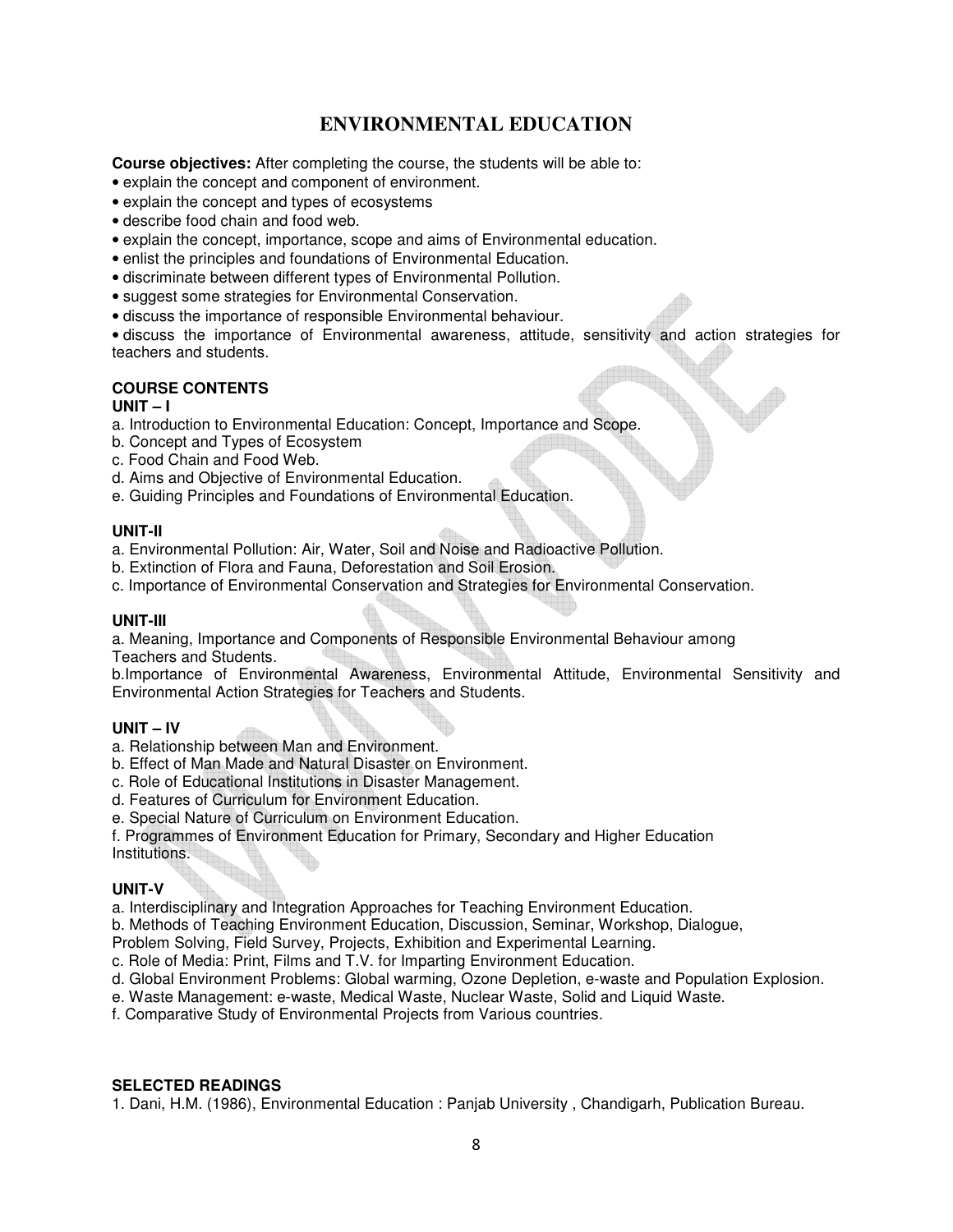2. Bhall, S.C. and Khanna, H. (2007), Environmental Education, New Delhi : Regal Publication.

3. Nagra, V. (2006), Environmental Education, Jalandhar : Sharma Publications.

4. Nanda, K.V. (1997), Environmental Education, New Delhi: APH Publishing Corp.

5. Nasrin (2007), Education, Environment and Society, New Delhi : APH Publishing Corp.

6. Saxena, A.B. (1986), Environmental Education, Agra : National Psychological Corp.

7. Sharma, R.C. (1981), Environmental Education, New Delhi : Metropolitan Book Co.

8. Shrivastva, K.A. (2007), Global Warming, New Delhi : APH Publishing Corp.

9. Shukla, K.S. and Srivastva, R.P. (1992), Emerging pattern of Environmental Structure, New Delhi: Commonwealth Publishers.

10. Singh, K.Y. (2005), Teaching of Environmental Science, New Delhi : Charman Enterprises.

11. Sudhir, A.M. and Masillamani, M. (2003), Environmental Issues, New Delhi : Reliance Publishign House.

12. Vyas,H. (1995), Paryavaran Shiksha, New Delhi : Vidya Mandir.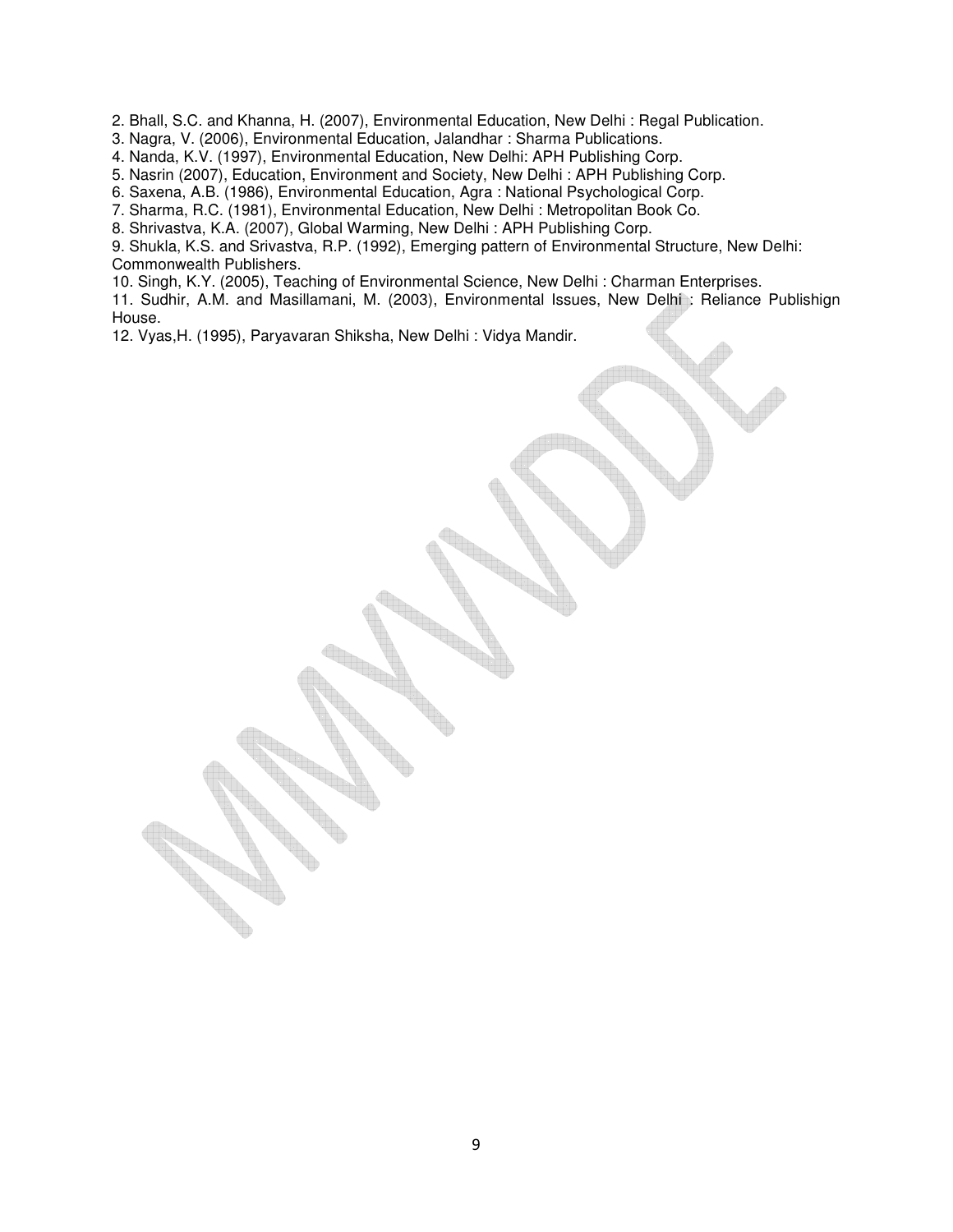# **SPECIAL EDUCATION**

## **COURSE OBJECTIVES**

To make the students:

- 1. Understand the concept of exceptional children.
- 2. Know about the meaning and scope of special education in India.
- 3. Grasp about the meaning, specific characteristics and modalities of identification of various types of
- students who are different than majority or exceptional learners.
- 4. Identify with the various types of exceptional children.
- 5. Acquaint with the various types of handicaps and their causes.
- 6. Provide guidance in handling of exceptional children.

7. Understan7d various educational intervention programmes for meeting the needs of exceptional learners.

## **COURSE CONTENTS**

## **UNIT-I**

## **Concept of Exceptionality**

- Positive, Negative and Multiple Deviations
- Needs & Problems of Exceptional Children
- **Nature of Special Education**
- Objectives
- Historical perspectives
- Continuum of Special Education alternative programmes.
- School of Integrated/Inclusive Education : Organisation and Management

## **UNIT-II**

## **Education of Orthopaedically Handicapped**

- Concept
- Types of Handicap
- Characteristics
- Educational Programmes

## **Education of Mentally Retarded**

- Concept
- Classification
- Etiology
- Educational Programmes for Trainable Mentally Retarded
- Educational Programmes for Educable Mentally Retarded
- Management of Behaviour Problems prominent in Severe & Profound Retardation

## **UNIT-III**

## **Education of Visually Impaired**

- Characteristics
- Degree of Impairment
- Etiology and Intervention
- Educational Programmes

## **UNIT-IV**

## **Education of Hearing Impaired**

- Characteristics
- Degree of Impairment
- Etiology
- Educational & Intervention Programmes

## **Education of Learning Disabled**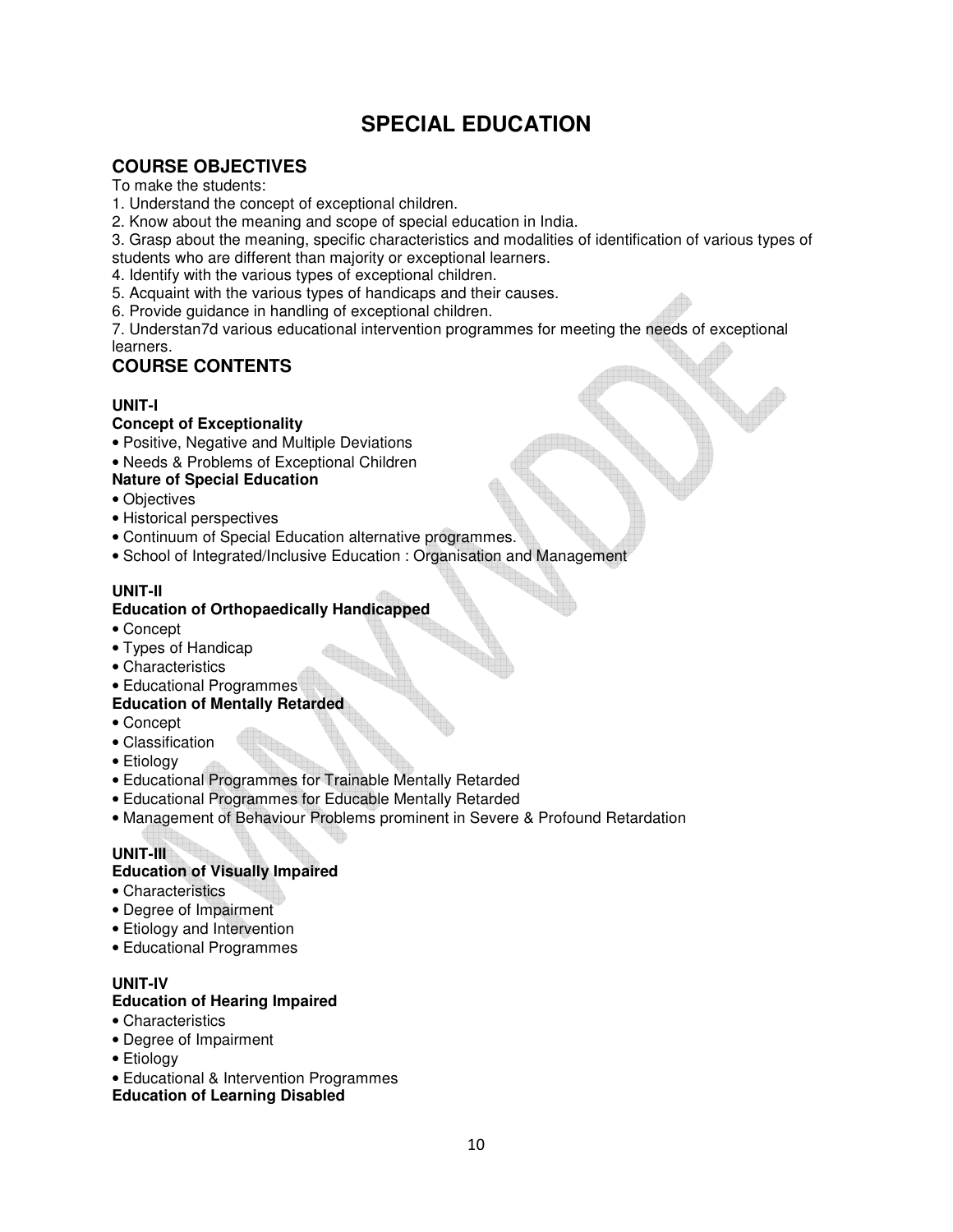- Characteristics
- Types
- Identification
- Educational and Intervention Programmes

## **UNIT –V**

#### **Education of Gifted, Creative and Juvenile Delinquents**

- Juvenile Delinquents
- Characteristics
- Identification
- Problems
- Educational Programmes

## **Guidance and Counselling of Exceptional Children**

- Meaning & Need
- Role of Teachers & Other specialists

## **Selected Readings:**

1. Berdine W.H. & Blackhurst A.E. (eds.)(1980), An Introduction to Special Education,Boston, Harpers Collins Publishers.

- 2. Dunn, L & Bay, D.M. (Ed.): Exceptional Children in the Schools, New York: Holt,Rinehart, Winston.
- 3. Hallahar D.P. & Kauffman, J.M.(1991), Exceptional Children: Introduction to special Education,
- Masschuaters Allyn & Bacon.

4. Hewett Frank M. & Foreness Steven R.(1984) Education of Exceptional Learners, Massachusetts Allyn & Bacon.

5. Jordern, Thomes E.The Exceptional Child, Ohio: Merrill.

6. Kirk S.A. & Gallagher J.J.(1989), Education of Exceptional Children;Boston Houghton Miffin Co.

7. Magnifico, L.X.: Education of the Exceptional Child, New York, Longman.

8. Shanker, Udey: Exceptional Children, Jullundur: Sterling Publications.

9. Singh, N.N. and Beale, I.L. (eds.)(1992) Learning Disabilities -Nature, Theory and Treatment, New York Springer -Verlag,

10. Strang, Ruth: Exceptional Children & Youth, J.J.: prentice Hall.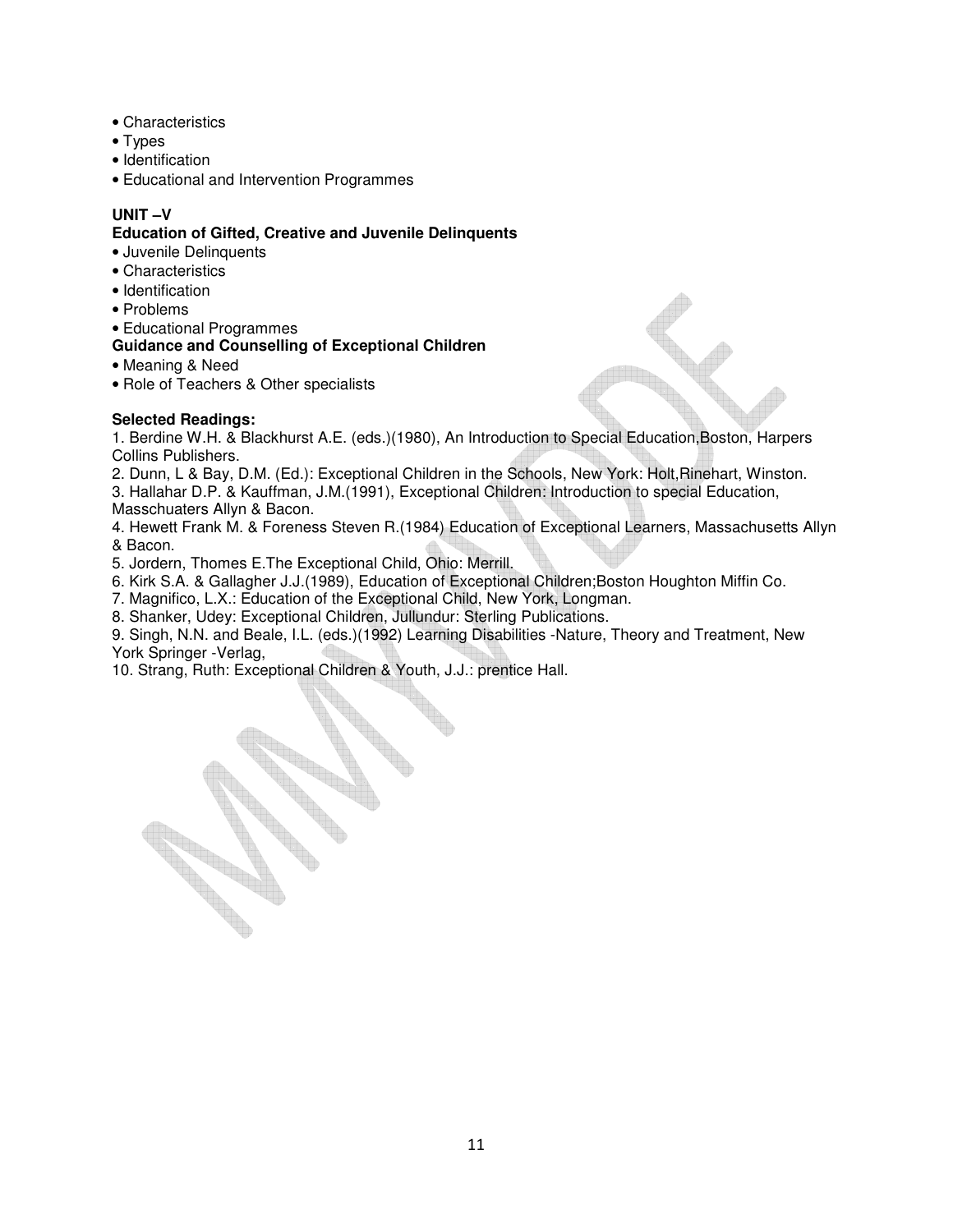## **TEACHER EDUCATION**

## **COURSE OBJECTIVES**

To enable the students to understand about the:

- 1. Concept, aims and scope of teacher education in India with its historical perspectives.
- 2. Teaching profession and types of teacher education programmes.
- 3. Development of teacher education curriculum in India.
- 4. Different competencies essential for a teacher for effective transaction.
- 5. Research in various areas of teacher education.

## **COURSE CONTENTS**

#### **UNIT-I**

• Teacher Education: Concept and historical perspectives

• Recommendations of various commissions on teacher education with special emphasis on Kothari Commission and NPE 1986 and 1992

#### **Aims and Objectives of Teacher Education**

- Elementary Level
- Secondary Level
- College Level

## **UNIT-II**

- Teaching as a profession
- Professional Organization for various levels of Teachers and their role
- Faculty Improvement
- Performance appraisal of teachers
- Internship in Teacher Education
- Pre-service Teacher Education
- In-service Teacher Education
- Distance Education and Teacher Education
- Orientation and Refresher Courses

## **UNIT –III**

- Preparing teachers for special schools
- Implementation of curricula of teacher education at various levels
- Various agencies of teacher education
- Teacher education and other institutions.

## **Unit-IV**

#### **Instructional Strategies in Teacher Education**

- Lecture strategy
- Discussion
- Brain storming
- Supervised study
- Individualized study
- Simulation
- Action Research

#### **Unit-V**

#### **Areas of research in Teacher Education with special emphasis on**

- Teacher effectiveness
- Criteria of admission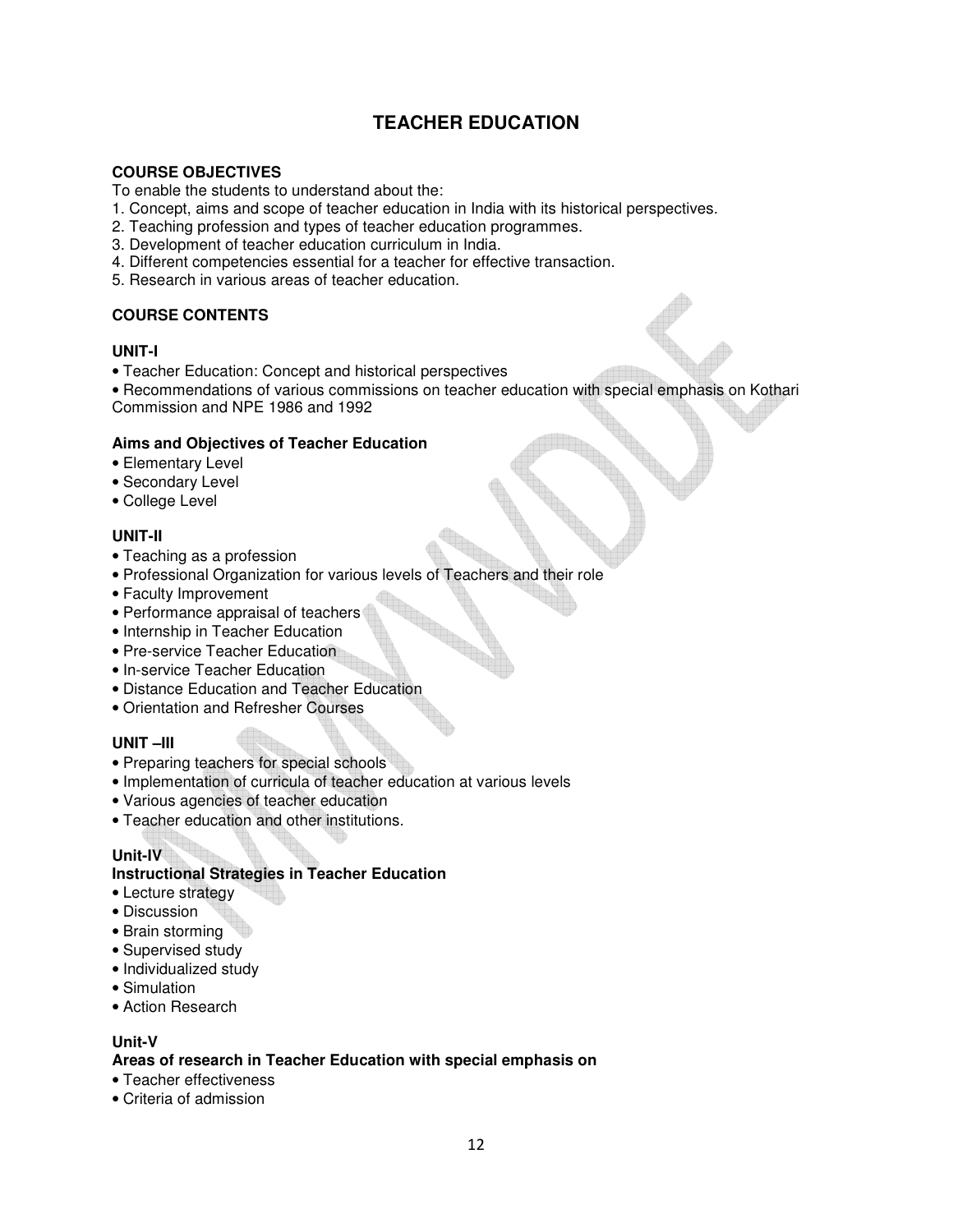- Modification of teacher behaviour
- School effectiveness
- Future of teaching as a profession
- Current problems of teacher education and practicing schools

#### **Selected Readings:**

1. CABE, 1992. Report of the CABE Committee on Policy Perspective Govt. Of India, MHRD, New Delhi.

2. Delors, J.(1996)Learning: The treasure with in UNESCO Publishing.

3. Dunkin, J. Micheal(1987) The International Encyclopedia of Teaching and Teacher Education, Pergamon Press.

4. Husen, Torsten & Postlethwaite (Eds.) (1994), The International

Encyclopedia of Education Pergamon Press.

5. Mangla, Sheela (2000), Teacher Education: Trends & Strategies, New Delhi, Radha Publishing.

6. Ministry of Education 1964-66, Education and National Development Report of Indian Education Commission, Govt. Of India, New Delhi.

7. MHRD(1992) Programme of Action, Department of Education, Govt., of India, New Delhi.

8. NCTE (1998) Curriculum Framework for Quality Teacher

Education, NCTE, Publication, New Delhi.

9. Oberoi, M.K.(1995) Professional competencies in Higher Education, New Delhi UGC Publication.

10. MHRD (1990) Towards an Enlightened and Humane Society; (Rama Murti Committee Report), Department of Education, Govt. Of India, New Delhi.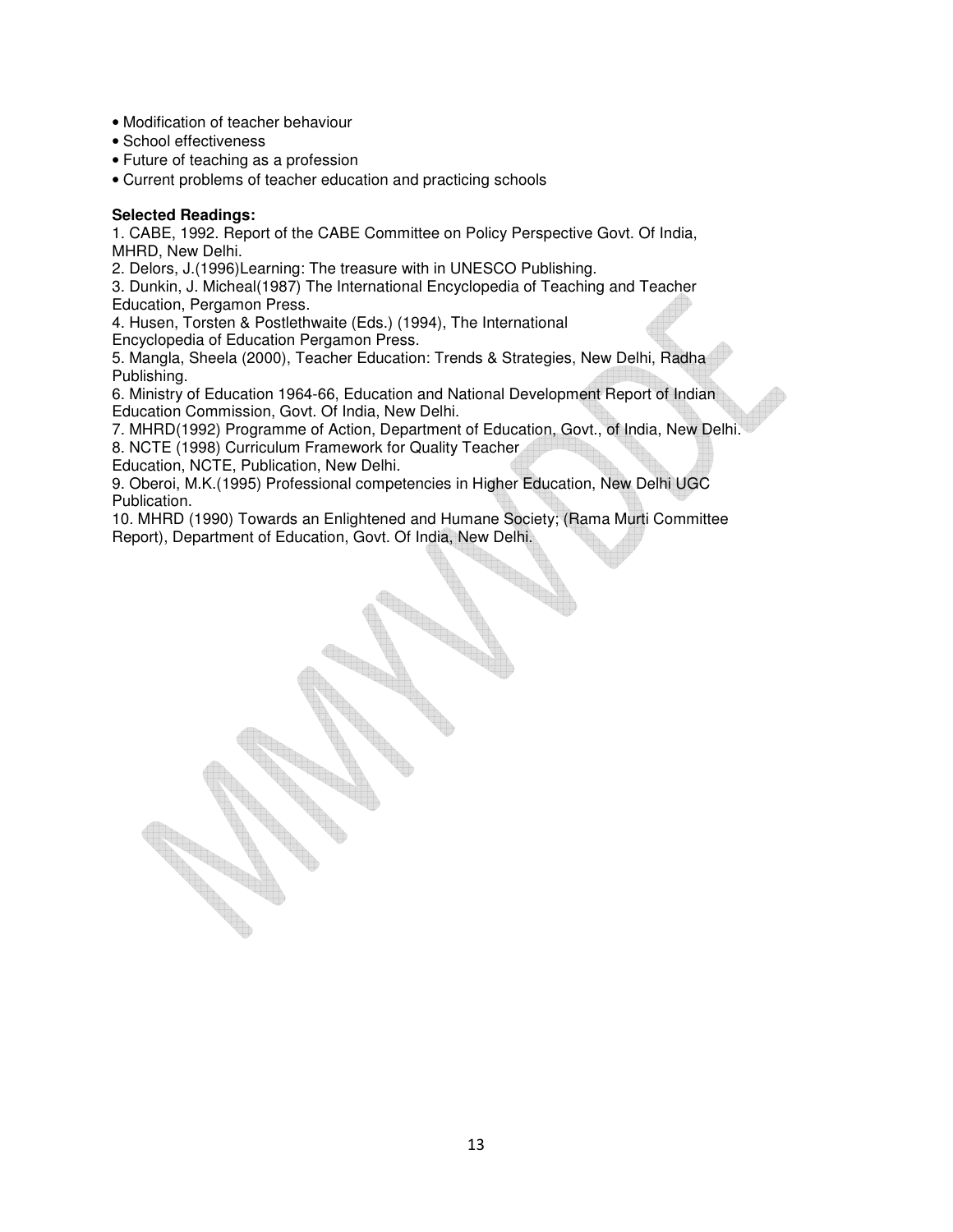# **DISTANCE EDUCATION**

#### **COURSE OBJECTIVES**

- To provide opportunity to those who have missed the opportunity of taking advantage of conventional mode of learning.
- To provide equal educational opportunities for higher education through distance mode for a large segment of the population, including those in employment, women (including housewives) and adults who wish to upgrade their education or acquire knowledge in various fields of study.
- To provide flexibility with regard to eligibility for enrollment, age of entry, choice of courses, methods of learning, conduct of examinations and operation of the programme.
- To complement the programs that existing Universities in the country, in the field of higher learning so as to maintain the highest standards on par with other institutions in the country.
- To promote integrity in the country through its policies and programs.
- To offer degree courses, diplomas and post graduate programs for the benefit of the working population in various fields and for the benefit of those who wish to enrich their lives by studying subjects of cultural and aesthetic values.
- To make provision for research and advancement and dissemination of knowledge.
- To serve as a source of continuing education, consultancy and to provide equal access to knowledge and higher education.

#### **COURSE CONTENTS**

#### **UNIT – I**

#### **Distance Education and its development**

- (a) Some definitions and teaching Learning components.
- (b) Need and characteristic features of Distance Education.
- (c) Growth of Distance Education.
- (d) Distance Teaching-Learning systems in India.

#### **UNIT – II**

#### **Intervention strategies at a distance**

- (a) Information and Communication Technologies and their application in Distance Education.
- (b) Designing and preparing self-instructional material.
- (c) Electronic media (T.V.) for Education
- (d) Distance Education.

#### **UNIT – III**

#### **Learning at a distance- I**

- (a) Student-support-services in Distance Education and their management.
- (b) Technical and vocational programmes through Distance Education.

#### **UNIT – IV**

#### **Learning at a distance- II**

- (c) Programmes for women through Distance Educaton.
- (d) Distance Education and Rural Development.

#### **UNIT – V**

#### **Quality Enhancement and Programme Evaluation**

(a) Quality assurance of Distance Education

- (b) Mechanisms for maintenance of standards in Distance Education
- (c) Programme evaluation.
- (d) Cost analysis in D.E.-concept, need and process.
- (e) New Dimensions in Distance Education-promises for the future.

## Reference Books:

DEFINING DISTANCE EDUCATION, by Uğur Demiray

HISTORY OF DISTANCE EDUCATION, by Uğur Demiray and Aytekin İşman

DISTANCE EDUCATION AS A CHALLENGING CONCEPT IN SOCIOLOGY, by Adnan Boyaci

A CONCEPTUAL ANALYSIS OF DISTANCE EDUCATIONAL FUNCTIONS AND PERSPECTIVES IN SOCIOLOGY, by M.Cüneyt Birkök.

TELECOMMUNICATIONS TECHNOLOGIES IN DISTANCE LEARNING, by Don Flournoy

EMERGING TECHONOLOGIES IN DISTANCE EDUCATION , by George Veletsianos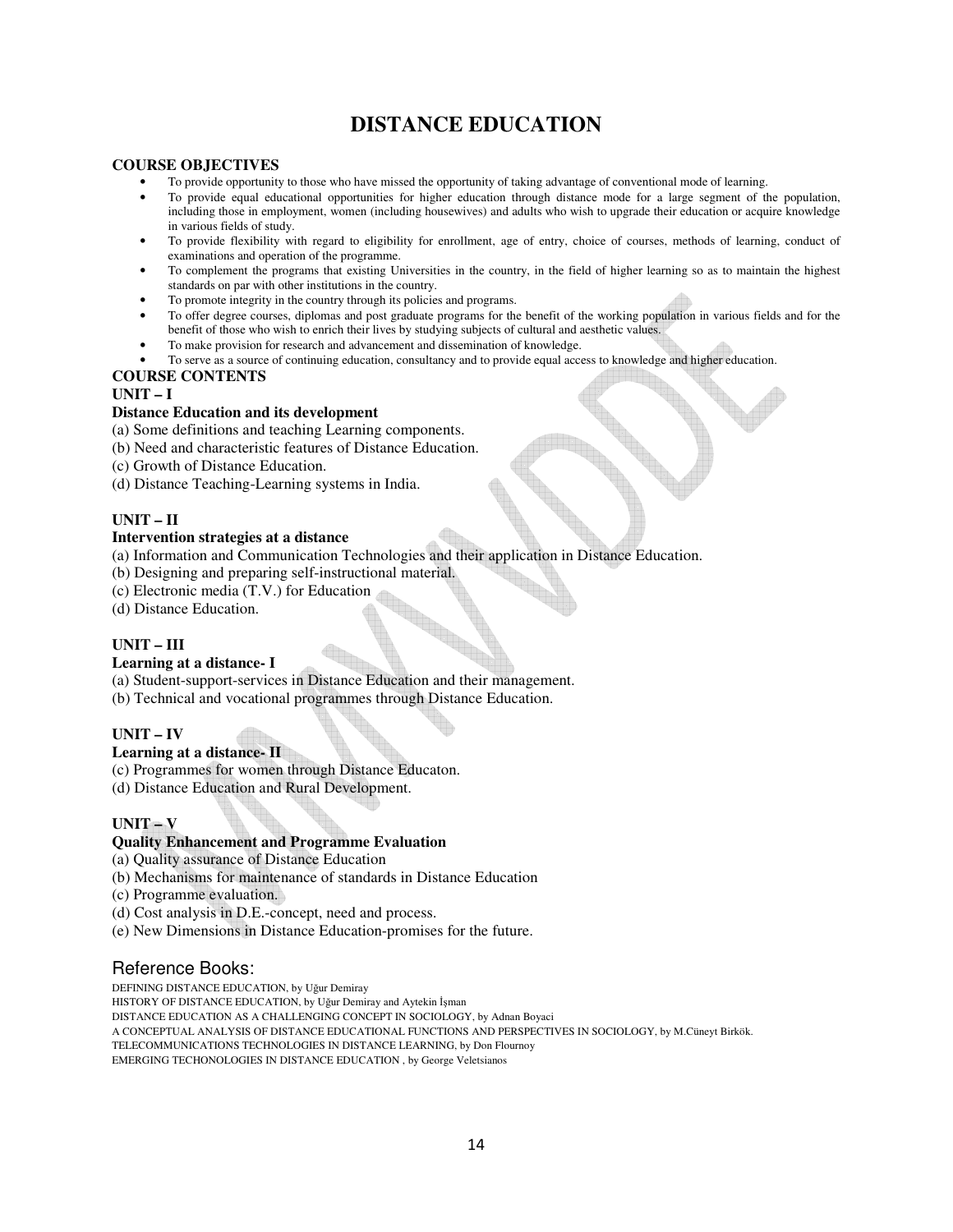## **EDUCATIONAL ADMINISTRATION AND MANAGEMENT**

## **COURSE OBJECTIVES**

1. To acquaint the students with changing concepts of educational management along with their significance.

2. To help the students to understand educational management as a process at various levels.

3. To develop an understanding in students about education and problems of educational trends.

4. To help the students to know about resources of education and problems of educational finance.

5. To assist the students to learn about planning and organizing supervisory programmes in educational institutions.

## **COURSE CONTENTS**

#### **UNIT-I**

• Meaning, Nature and Scope of Educational Administration, Relationship among Management, Administration, Supervision and Planning.

- Specific Trends in Educational Administration:
- Decision Making
- Organizational Compliance
- Organizational Development
- PERT

## **UNIT-II**

- Meaning and Nature of Educational Planning
- Approaches to Educational Planning
- Meaning and Nature of Educational Supervision, Supervision as:
- Service Activity
- Process
- Function

## **UNIT-III**

- Development of Modern concept of Educational Administration from 1990 to present day.
- Taylorism
- Administration as a process
- Human relations approach to Administration
- Meeting the psychological needs of Employees

## **Unit-IV:**

- Meaning and Nature of Leadership
- Theories of Leadership
- Styles of Leadership
- Measurements of Leadership

## **Unit-V:**

- Perspective Planning
- Institutional Planning
- Modern Supervision and Functions of Supervision
- Planning, Organizing and Implementing Supervisory Programmes

#### **Selected Readings:**

1. Harbison, I.F. (1967), Educational Planning and Human Resource Development, Paris: UNESCO.

2. Harding, H, (1987), Management Appreciation, London; Pitman Publishing.

3. Hatehy, H.J. (1968), Educational Planning Programming, Budgeting-A Systems Approach, New Jersey: Prentice Hall.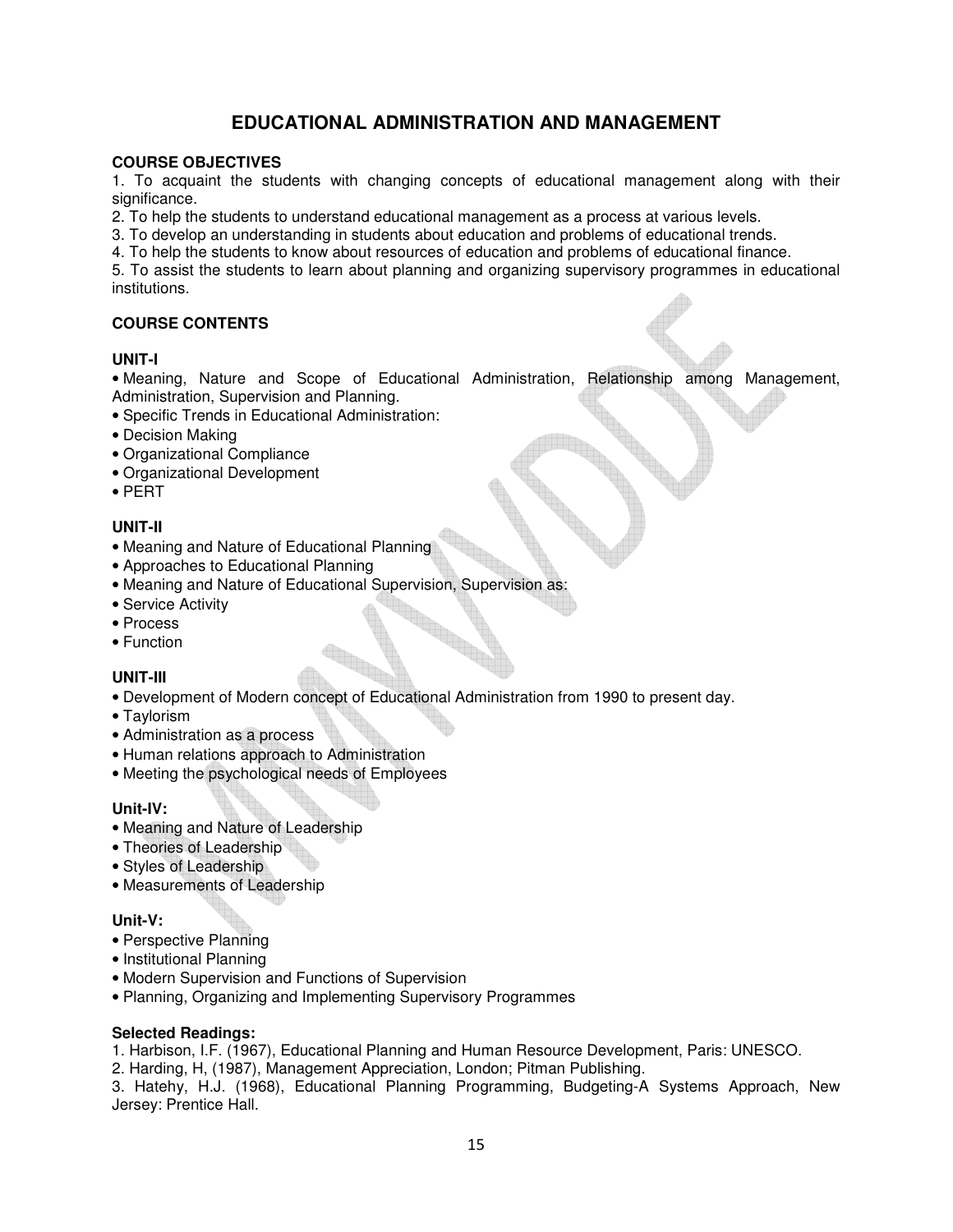4. Kingrough, R.B. and Nunnery, M.Y. (1983), Educational Administration-An Introduction, N.Y.: MacMilan.

5. Ravishankar, S., Mishra, R.K. and Sharma, M.L. (1988), Human Resource Development, Bombay: Dhrun & Deep.

6. Shukla, P.D. (1983), Administration of Education in India, New Delhi: Vikas.

7. Sinha, P.S.N.(ed) (2002), Management and Administration in Govt. New Delhi: Commonwealth Publishers.

8. Spears, H. (1955), Improving the Supervision of Instruction, N.Y.: Prentice

9. Wiles Kimbal (1955), supervision for Better School, N.Y.: Prentice Hall.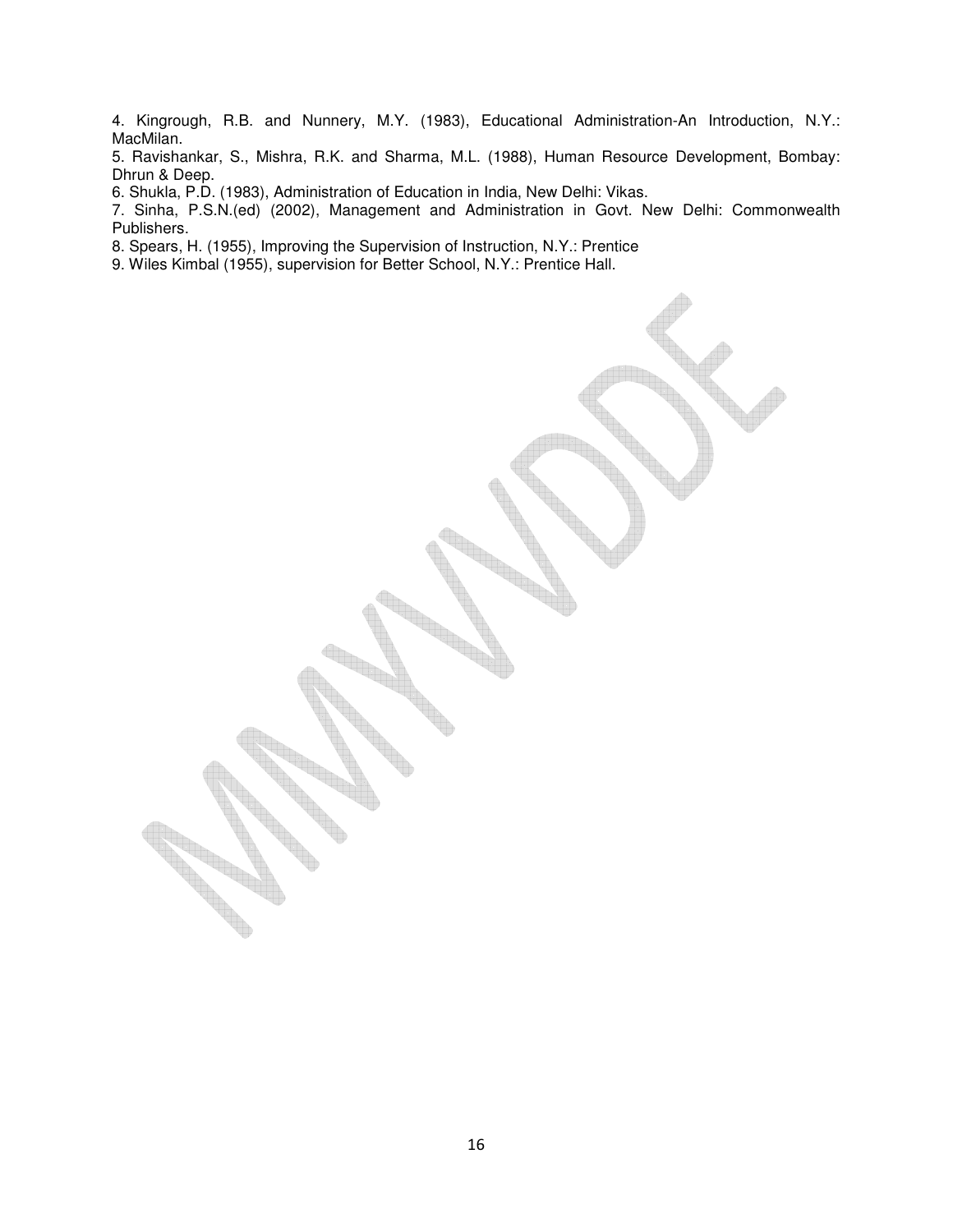# **VALUE EDUCATION AND HUMAN RIGHTS**

**Course objectives:** After completing the course, the students will be able to:

• enable students to understand the need and importance of value- education and education for human rights.

• enable students to understand the nature of values, moral values, moral education and to differentiate such values form religious education, moral training or moral indoctrination.

• orient themselves with the basis of morality and with the place of reason and emotions in moral development of the child.

• enable them to understand the process of moral development vis-a-vis their cognitive and social development.

• orient themselves with various intervention strategies for moral education and conversion of moral learning into moral education.

• orient themselves about the philosophical foundations of human rights

## **COURSE CONTENTS**

## **UNIT – I**

Conceptual Framework of Value Education.

(i) Meaning, Nature and Scope of Value Education.

(ii) Objectives of Value Education.

(iii)Types-Competent, Instrumental, Terminal, Extrinsic and Intrinsic Values. Importance of Value Education Content of Value Education and Culture

(i) Competency Based Values- Subject wise (Languages, Social Sciences, Science, Maths etc.)

(ii) Co curricular Activity Based Values- Social, Moral, Aesthetic and Spiritual Values

(iii) Human Values in the Context of Indian Culture and Constitution - Truth, Love, Peace, Righteousness, Non- Violence etc.

#### **UNIT – II**

Conceptual Framework of Human Rights

(i) Meaning, Objectives, Nature and Scope of Human Rights

(ii) Content of Human Rights Education

(iii) Obstacles and Barriers in Implementing Human Rights.

(iv) Education as an Agency to Sensitize Students towards Human Rights

Philosophical Foundations of Human Rights: Nature and Sources.

## **UNIT – III**

Approaches to Value Development

- 1. Psycho- Analytic Approach.
- 2. Learning Theory Approach Especially Social Learning Theory Approach.
- 3. Cognitive Development Approach

## **UNIT – IV**

Models of Value Development

(i) Value Analysis

(ii) Inquiry

(iii) Social Action

Types and Agencies of Human Rights

(i) National and International Agencies of Human Rights

(ii) Role of NGO's in Human Rights Education

(iii)Various types of Rights- Civil, Political, Economic, Social and Cultural Rights.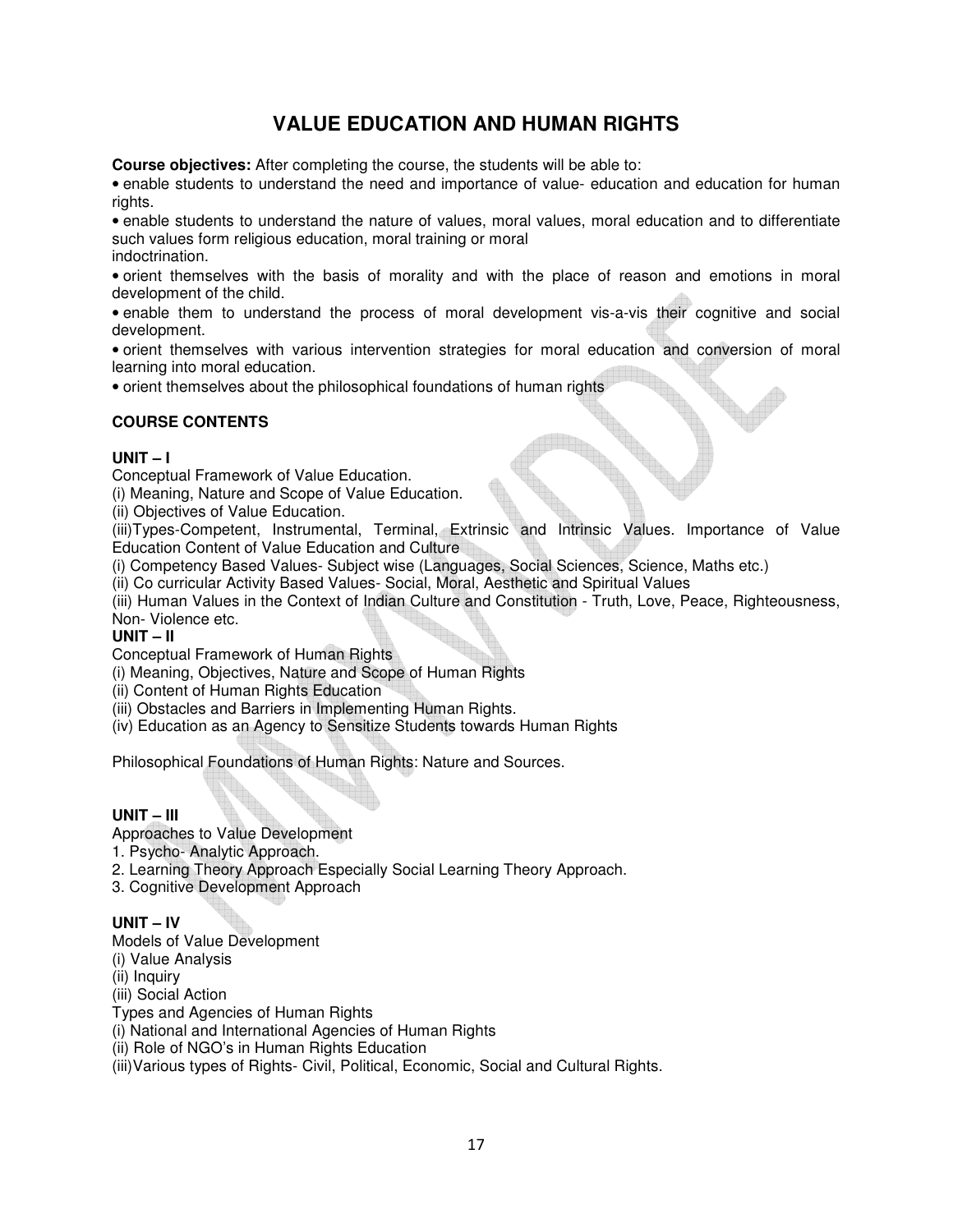## **UNIT – V**

Child Rights in India and their Protection:

(i) Provisions in Schools

(ii) Teacher Preparation for Protecting Human Rights

#### **SELECTED READINGS**

1. Guber, F.C. (1963), Aspects of Value, Philadelphia: University of Pennsylvania Press.

2. Kluckhokhn, C. (1961), "The Study of Values". In D.N. barett (ed), Value in America, Norte Dame: University of Norte Dame Press.

3. Malhotra P.L.(1986), Education, Social Values and Social Work- The Task for the New Generation, New Delhi : N.C.E.R.T.

4. Morris, Charles (1956), Varieties of Human Values, Chicago: University of Chicago Press.

5. Mujeeb, M.(1965), Education and Traditional Values, Meerut: Meenakashi Prakashan.

6. Mukerjee, R.K. (1969), Social Structure of Values, New Delhi: S. Chand and Company.

7. Rokeach, M. (1978), The Nature of Human Values, New York : Jessy Brassm.

8. Karan, Reddy and V. Narayan (1979), Education and Value, New Delhi: B.R. Publishers Corpn.

9. Mohanty, J. (2005), Teaching of Human Rights: New Trends and Innovations. New Delhi: Deep and Deep Publications Pvt. Ltd.

10. Pandey, V. C. (2005), Value Education and Education for Human Rights, NewDelhi : Isha Books.

11. Bhatt, S.R. (1986), Knowledge, Value and Education: An Axionoetic Analysis, New Delhi: Gian Publishers.

12. Josta, Hari Ram (1991), Spiritual Values and Education, Ambala Cantt: Associated Publishers.

13. Kar, N.N. (1996), A Philosophical Study, Ambala Cantt: Associated Publishers.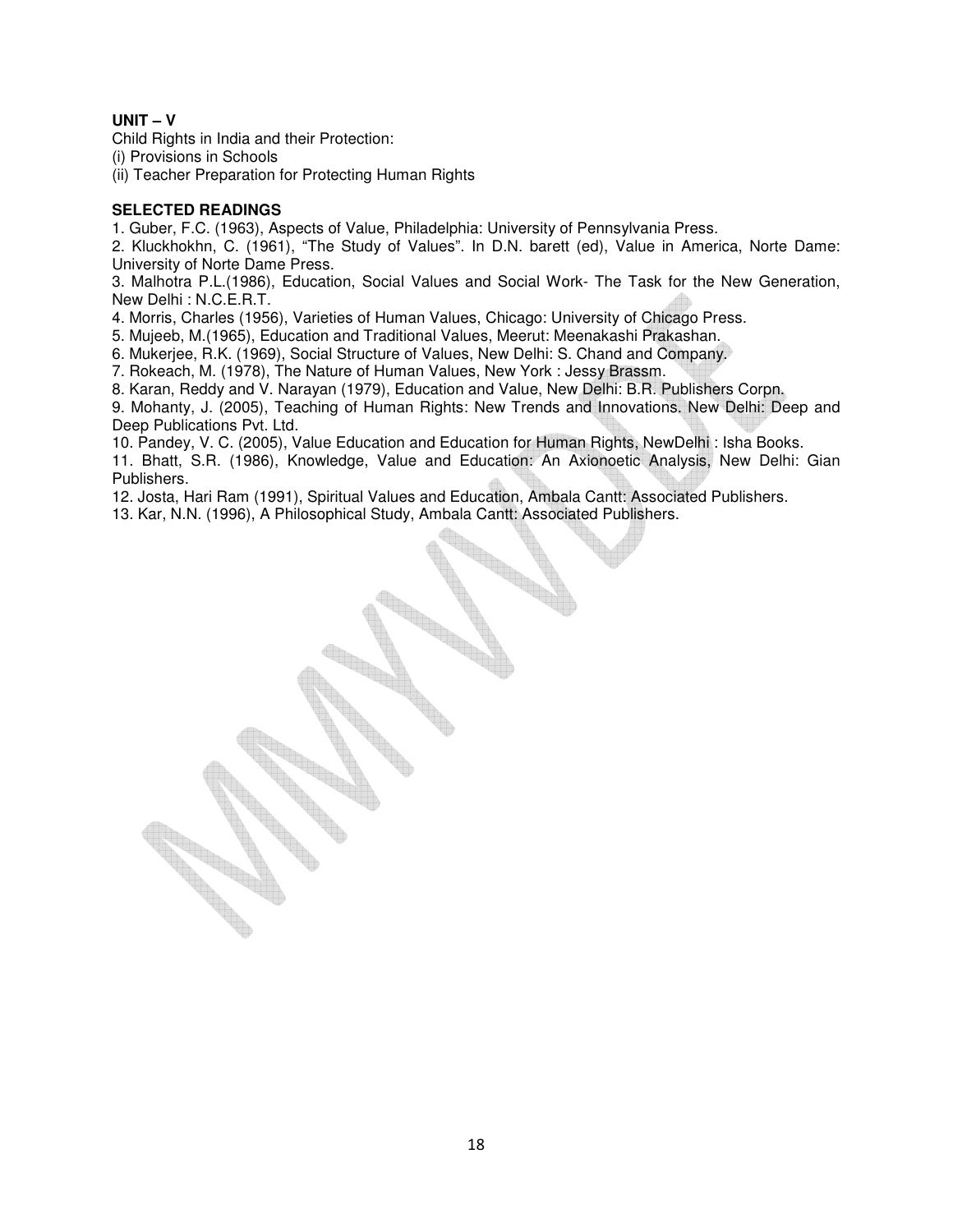## **EDUCATIONAL & VOCATIONAL GUIDANCE**

#### **COURSE OBJECTIVES**

- 1. To help the students to have better understanding of Life and the world around.
- 2. To make them aware of the importance of making right choice in life, education, vocation, etc.
- 3. To help them realize the importance of working with a group, for a group and in a group.
- 4. To make them feel that each individual is capable of making some unique contribution to the all round
- growth and development of the society because of his unique potentialities.
- 5. To apprise them of the worth of understanding and assessing the individual correctly.

## **COURSE CONTENTS**

#### **UNIT-I**

## **Guidance – Concept, Importance and Bases**

- Development of Guidance
- Principles of Guidance

#### **Areas of Guidance**

- Educational Guidance
- Vocational Guidance
- Personal Guidance

## **UNIT-II**

#### **Guidance Services in Schools**

- Need and Principles of organizing guidance functions in schools
- Mechanism of organizing guidance functions in school
- Guidance services in Higher Education
- Job Analysis Meaning, Types and Purposes of Job Analysis
- Placement service Meaning, functions and principles
- Follow up Service Meaning, purposes and characteristics

#### **UNIT –III**

Study of the individual, data collection Techniques of Information. Standardized and Non- Standardized Techniques: Anecdotal Records, Biographies, Rating Scale, Case Study, Sociometry, Questionnaire, Observation, Interview and Cumulative Records.

## **UNIT-IV**

#### **Group Guidance**

- Meaning and need of Group guidance
- Objectives and principles of Group guidance.
- Kinds of group guidance
- Scope and problems of group guidance
- Tools and Techniques of group guidance

#### **Social Guidance**

- Meaning, Objectives and need of social guidance
- Functions of social guidance
- Guidance of Exceptional children (Physically Handicapped, Gifted Children with behavioural problems)

## **UNIT-V**

## **Concept of Counselling**

- Meaning and definition of counselling
- Characteristics of counselling
- Field of counselling
- Procedure of counselling